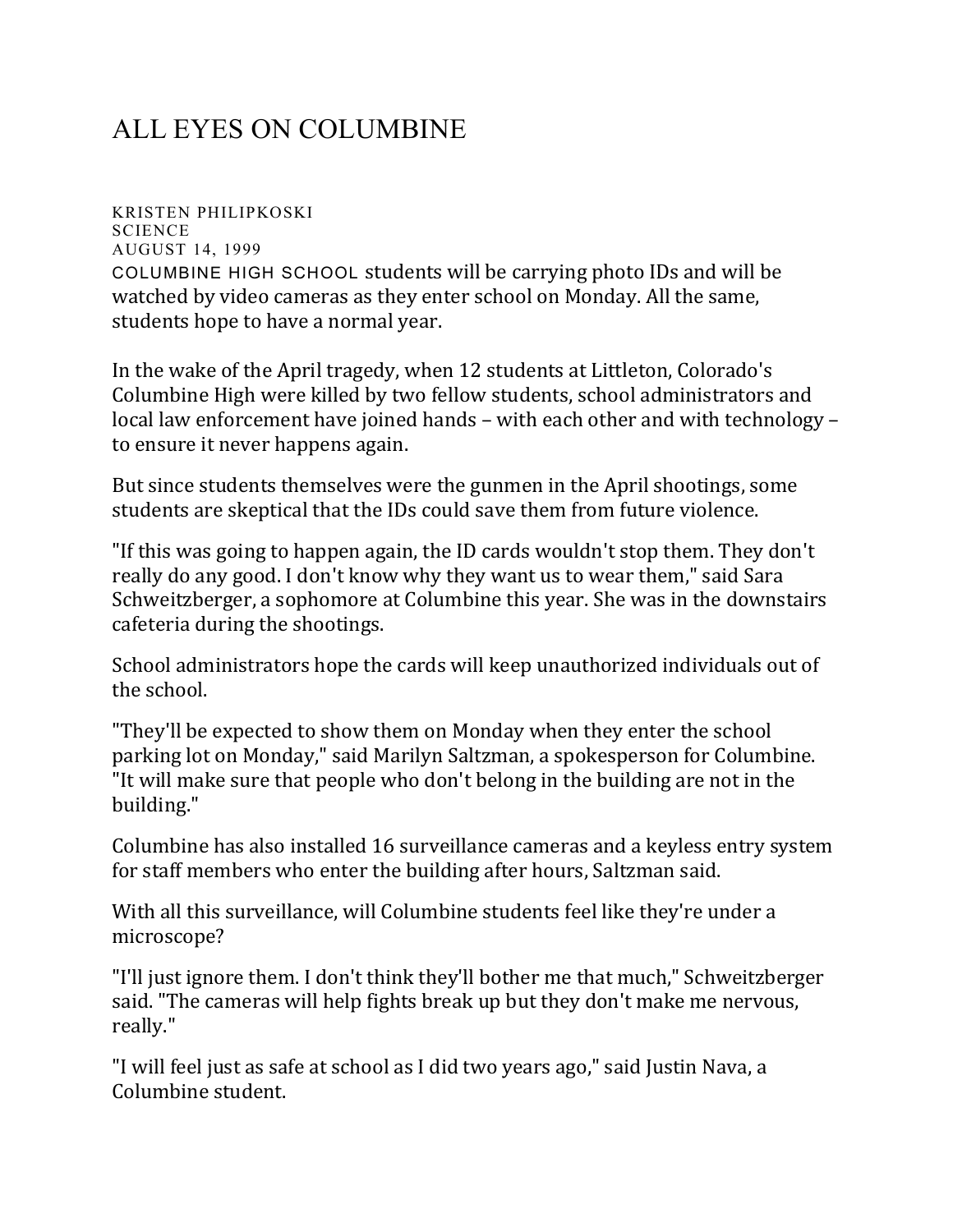"I think they are a bit unnecessary personally, as are the name tags. Kids already have a hard time keeping track of their ID cards, and they certainly don't want to wear them," said Guyia Lindemann, a friend of the Klebold family and cousin of another student.

Other schools around the country are removing lockers, keeping doors locked at all times, and employing armed guards, according to a report from The New York Times on Friday.

Schools are also distributing floor plans and computerized blueprints of school layouts to local police, the Times said. Littleton police were not familiar with the layout of Columbine, which hindered their response to the shootings.

According to Phil Domenica, a sergeant with the Jefferson County Sheriff's Office, police and school administrators formed a School Safety Task Force to coordinate security measures for the school year.

"The committee was put together to address security for all schools in the Jefferson County School District," Domenica said. "We made recommendations to the school board on different types of security measures to be implemented this school year or possibly next year."

The recommendations were made on 9 August and actions will be finalized during a 19 August meeting. In addition to the cameras and ID cards already implemented at Columbine, other recommendations include requiring staff and students to wear their ID badges at all times, increasing the number of campus security officers, and tightening perimeter control at school buildings.

All Jefferson County schools have two campus supervisors who act as unarmed plainclothes guards. Columbine is considering hiring one or two more, Saltzman said.

For at least the next month, she said, the school will employ five rotating guards on a 24-hour basis.

Most schools seem to be taking extra precautions this year even though recent United States Department of Education statistics found that gun-related incidents in the last school year decreased almost one-third form the year before.

The Centers for Disease Control and Prevention last week announced research finding that teen violence and the number of weapons brought to school was less in the 1990s than in the previous decade.